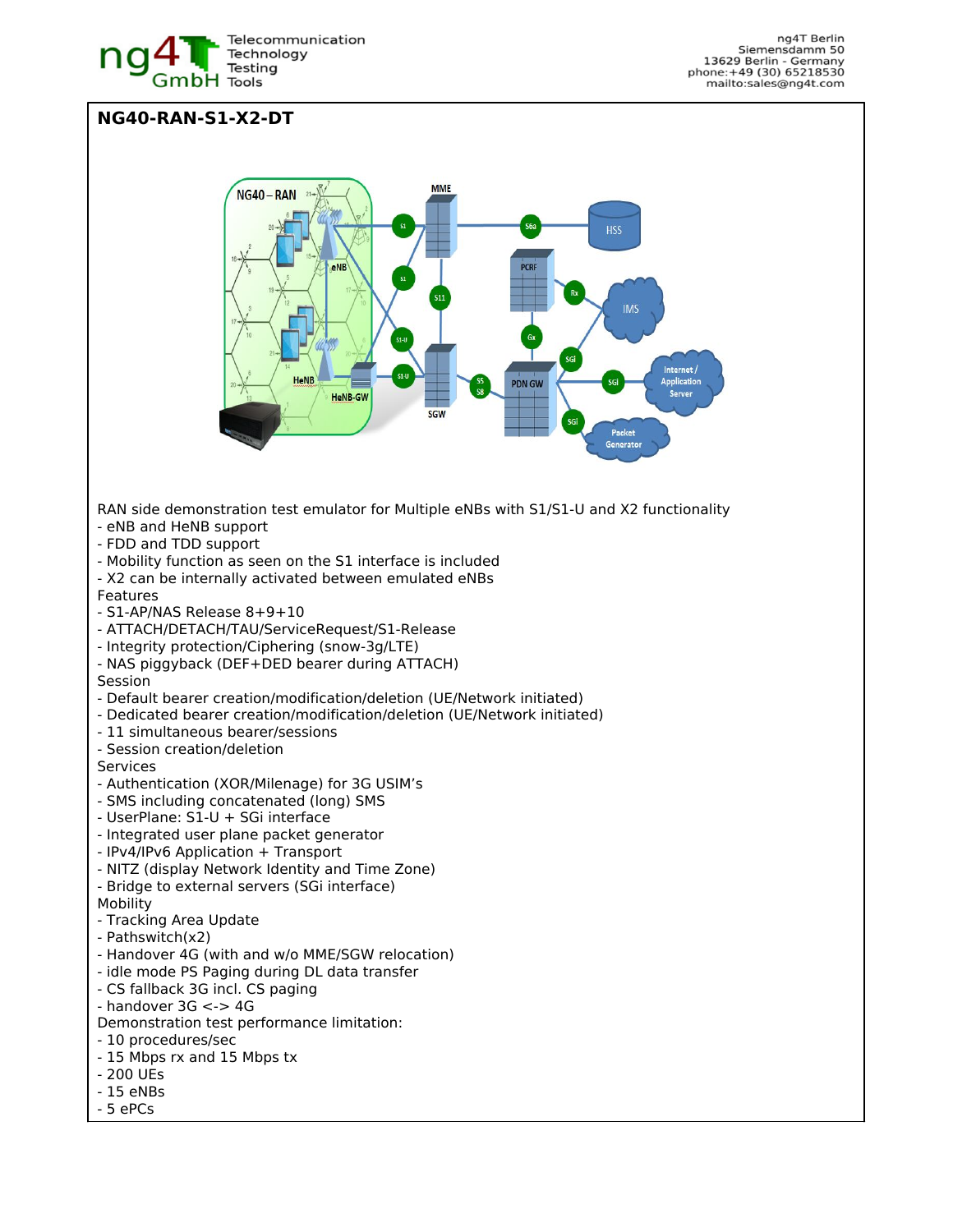

## **NG40-RAN-S1-X2-FT MME** NG40-RAN **HSS IMS** nternet/ plication **PDN GW HeNB-GW SGW** Packet Generat RAN side functional test emulator for multiple eNBs with S1/S1-U and X2 functionality. - eNB and HeNB support - FDD and TDD support - Mobility function as seen on the S1 interface is included - X2 can be internally activated between emulated eNBs Features - S1-AP/NAS Release 8+9+10 - ATTACH/DETACH/TAU/ServiceRequest/S1-Release - Integrity protection/Ciphering (snow-3g/LTE) - NAS piggyback (DEF+DED bearer during ATTACH) Session - Default bearer creation/modification/deletion (UE/Network initiated) - 11 simultaneous bearer/sessions - Dedicated bearer creation/modification/deletion (UE/Network initiated) - Session creation/deletion Services - Authentication (XOR/Milenage) for 3G USIM's - SMS including concatenated (long) SMS - UserPlane: S1-U + SGi interface - Integrated user plane packet generator - IPv4/IPv6 Application + Transport - NITZ (display Network Identity and Time Zone) - Bridge to external servers (SGi interface) Mobility - Tracking Area Update - Pathswitch(x2) - Handover 4G (with and w/o MME/SGW relocation) - idle mode PS Paging during DL data transfer - CS fallback 3G incl. CS paging - handover 3G <-> 4G Functional test feature: - Message modification, deletion and insertion with commreplace emulation and Python scripts Functional test performance limitation: - 100 procedures/sec - 150 Mbps rx and 150 Mbps tx

- 20.000 UEs / 150 eNBs / 50 ePCs